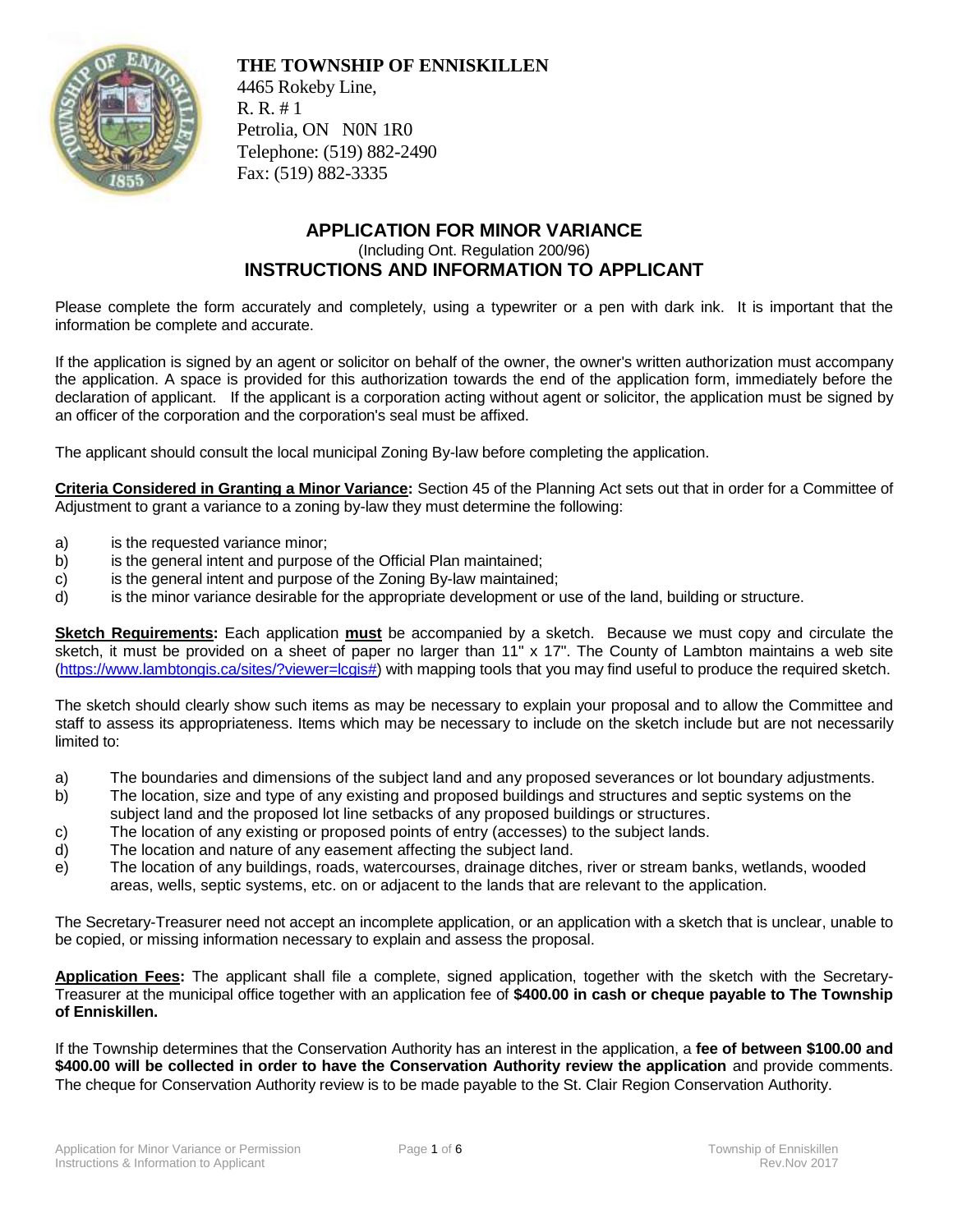If the property, which is the subject of this application, has a septic system or requires a new septic system a **fee of \$75.00 will be collected for the preparation of a septic report.** The cheque is to be made payable to the County of Lambton.

**Notice, Public Hearing, Decision:** A date will be set for a public hearing of the application before the Committee of Adjustment. Notice of the public hearing will be provided no less than 10 days prior to the meeting. In addition to being posted on the property, notice of the meeting will be sent out, at a minimum, to all landowners within 60 metres of the subject lands. The notice area will be greater where the Township determines that the nature of the application requires it. The Committee may make a decision on the application at the public hearing, adjourn the hearing to a later date, or reserve its decision to a later date. Notice of the Committee's decision, once made, will be sent within 10 days of the decision.

**After a Decision is Made:** The decision made by the Committee is subject to appeal to the Ontario Municipal Board for a period of 20 days from the making of the decision.

The approval of a minor variance may be accompanied by conditions that must be completed and maintained for the minor variance to be valid. A minor variance does not expire unless conditions of approval are not maintained or applicable regulations change before the development permitted by the variance is commenced.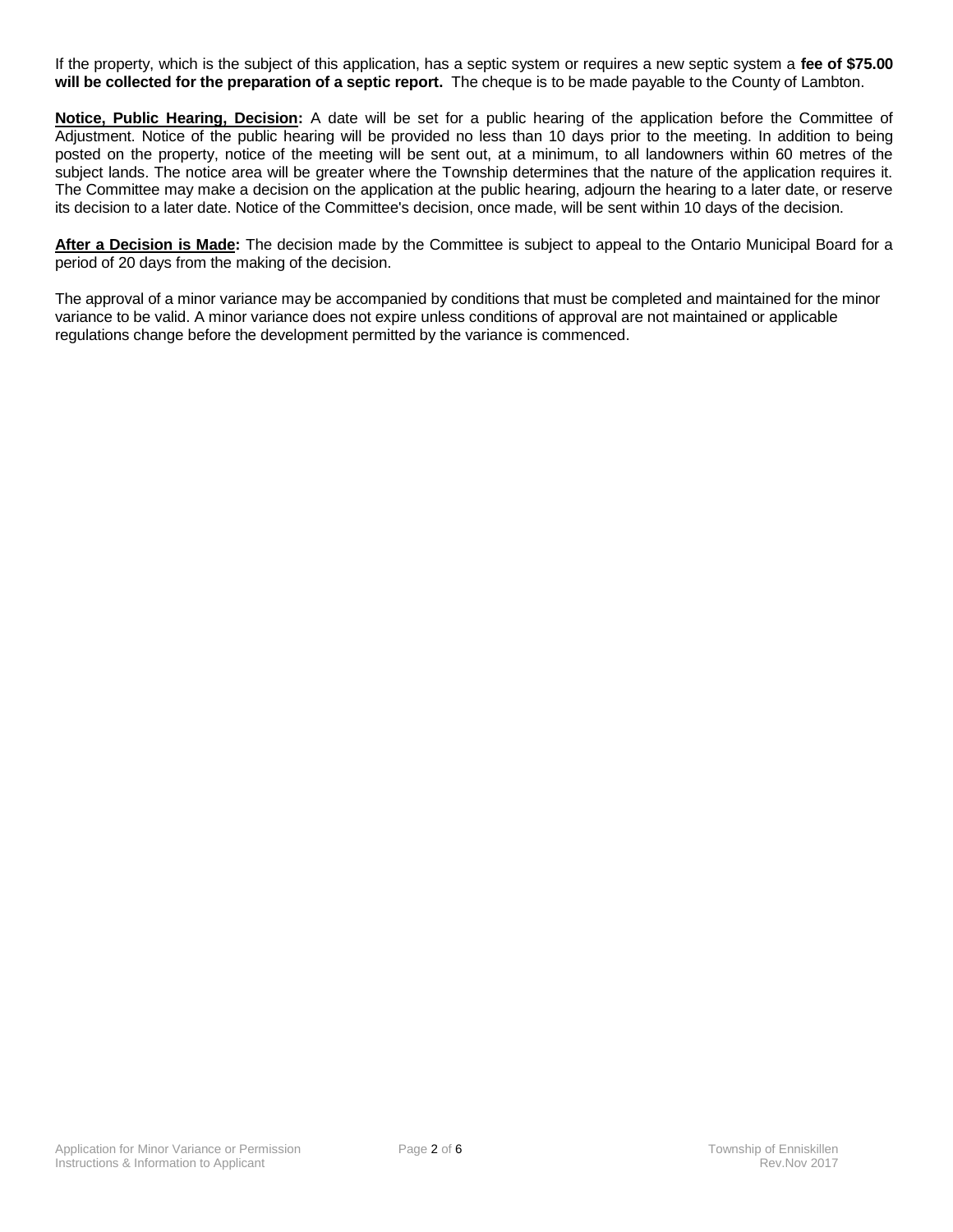**Personal Information is collected under the authority of the Municipal Freedom of Information and Protection of Privacy Act, 1989, as amended, and will be used in reviewing your application. Questions about this collection should be directed to: The Administrator-Clerk, Township of Enniskillen,**

**4465 Rokeby Line, R. R. # 1, Petrolia, ON N0N 1R0**



**TOWNSHIP OF ENNISKILLEN** 4465 Rokeby Line, R.R. # 1 Petrolia, ON N0N 1R0 Telephone: (519) 882-2490 Fax: (519) 882-3335

## **APPLICATION FOR MINOR VARIANCE OR FOR PERMISSION**

| OFFICE USE ONLY:<br>DATE RECEIVED |     |    |
|-----------------------------------|-----|----|
| APPLICATION NO                    |     |    |
| FEE PAID:                         | Yes | No |

The undersigned hereby applies to the Committee of Adjustment for the Township of Enniskillen under section 45 of the Planning Act R.S.O. 1990, (Ontario Regulation 200/96) for relief, as described in this application, from By-law No…………, as amended.

## 1. **Name of Owner:**

|                                | (if applicable, ensure owner completes authorization section of application form) |                                                                                    |  |  |  |  |  |
|--------------------------------|-----------------------------------------------------------------------------------|------------------------------------------------------------------------------------|--|--|--|--|--|
|                                |                                                                                   |                                                                                    |  |  |  |  |  |
|                                |                                                                                   |                                                                                    |  |  |  |  |  |
|                                |                                                                                   |                                                                                    |  |  |  |  |  |
|                                |                                                                                   | Please specify to whom communications should be sent: Owner () Authorized Agent () |  |  |  |  |  |
|                                |                                                                                   |                                                                                    |  |  |  |  |  |
| <b>Purpose of Application:</b> |                                                                                   |                                                                                    |  |  |  |  |  |
|                                | a) Section(s) of By-law from which relief is requested: _________________________ |                                                                                    |  |  |  |  |  |
| b)                             |                                                                                   |                                                                                    |  |  |  |  |  |
|                                |                                                                                   |                                                                                    |  |  |  |  |  |
|                                |                                                                                   |                                                                                    |  |  |  |  |  |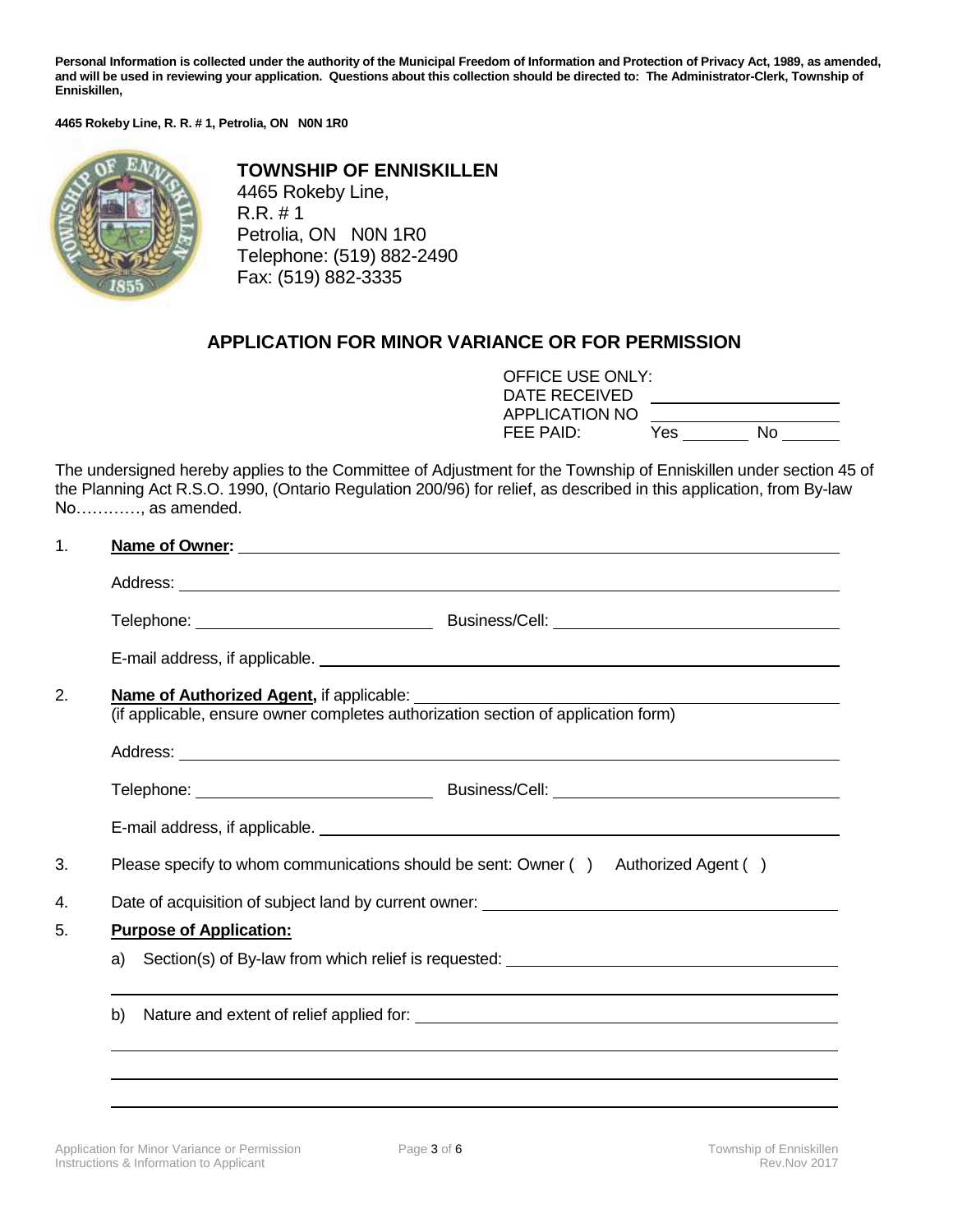| <b>Description of Subject Lands:</b><br>a)<br>b)<br>c)<br>Township Official Plan Designation(s) which applies to subject land: ______________________________<br>Zoning By-law Zone(s) which applies to subject land: ___________________________<br>Use of Subject and Abutting Lands:<br>a)<br>b)<br>$\mathsf{C}$<br>Particulars of any and all buildings and structures on or proposed for the subject land (type, setbacks<br>from lot lines, height, dimensions or floor area, date of construction, etc. of each):<br>a) |                                                                                                     |
|--------------------------------------------------------------------------------------------------------------------------------------------------------------------------------------------------------------------------------------------------------------------------------------------------------------------------------------------------------------------------------------------------------------------------------------------------------------------------------------------------------------------------------|-----------------------------------------------------------------------------------------------------|
|                                                                                                                                                                                                                                                                                                                                                                                                                                                                                                                                |                                                                                                     |
|                                                                                                                                                                                                                                                                                                                                                                                                                                                                                                                                |                                                                                                     |
|                                                                                                                                                                                                                                                                                                                                                                                                                                                                                                                                |                                                                                                     |
|                                                                                                                                                                                                                                                                                                                                                                                                                                                                                                                                |                                                                                                     |
|                                                                                                                                                                                                                                                                                                                                                                                                                                                                                                                                |                                                                                                     |
|                                                                                                                                                                                                                                                                                                                                                                                                                                                                                                                                |                                                                                                     |
|                                                                                                                                                                                                                                                                                                                                                                                                                                                                                                                                |                                                                                                     |
|                                                                                                                                                                                                                                                                                                                                                                                                                                                                                                                                | Length of time the existing uses of the subject land have continued: ______________________________ |
|                                                                                                                                                                                                                                                                                                                                                                                                                                                                                                                                |                                                                                                     |
|                                                                                                                                                                                                                                                                                                                                                                                                                                                                                                                                |                                                                                                     |
|                                                                                                                                                                                                                                                                                                                                                                                                                                                                                                                                |                                                                                                     |
|                                                                                                                                                                                                                                                                                                                                                                                                                                                                                                                                |                                                                                                     |
|                                                                                                                                                                                                                                                                                                                                                                                                                                                                                                                                |                                                                                                     |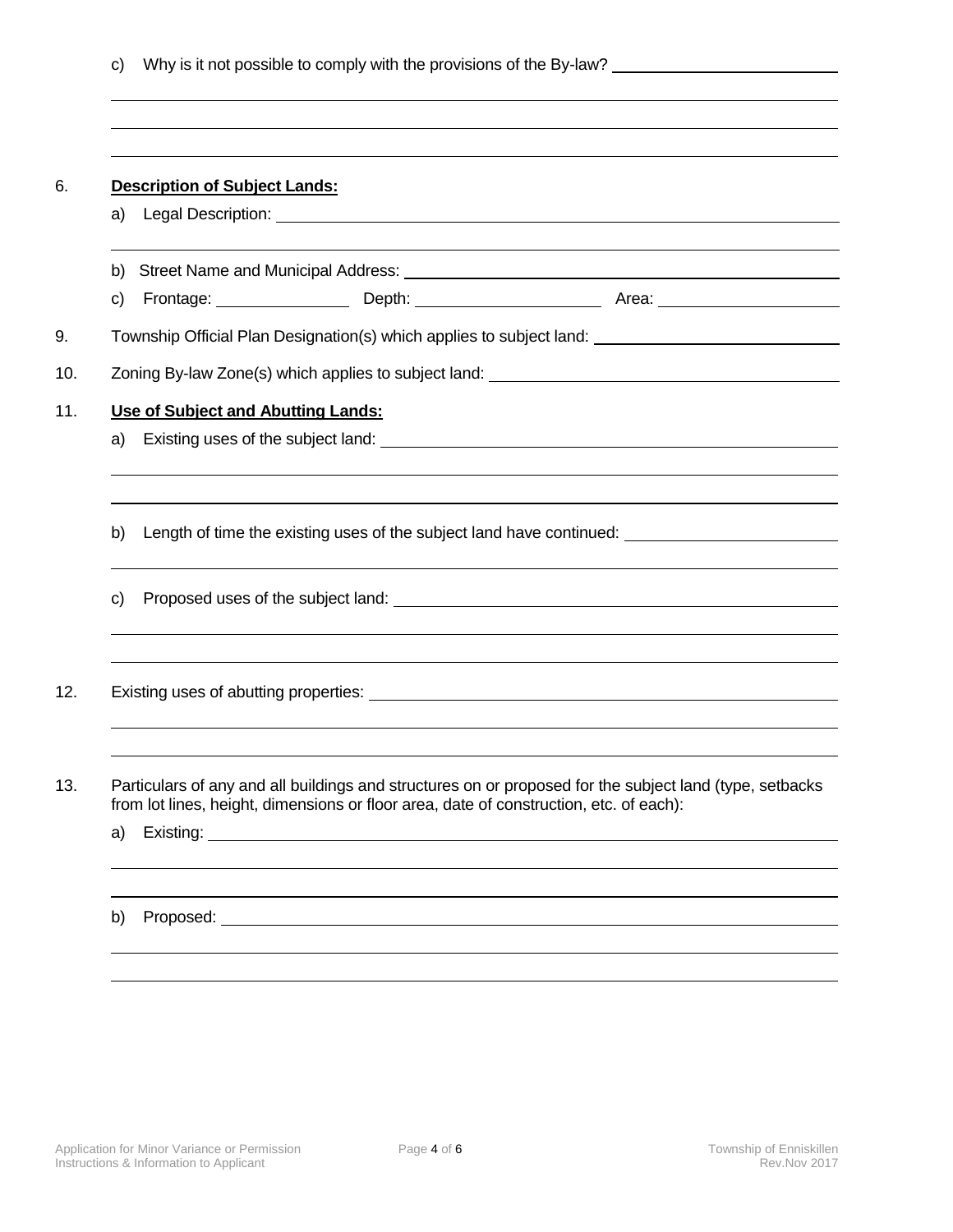## 14. **Other Applications**:

a) Concurrent applications: is the subject land currently the subject of an application under the Planning Act for approval of a plan of subdivision or a consent (severance)?

|     |                                                      |                                                                                                                                                                                                                                                                                                                                                                                                    |      |  |  | Yes() No() Do Not Know() |  |
|-----|------------------------------------------------------|----------------------------------------------------------------------------------------------------------------------------------------------------------------------------------------------------------------------------------------------------------------------------------------------------------------------------------------------------------------------------------------------------|------|--|--|--------------------------|--|
|     |                                                      |                                                                                                                                                                                                                                                                                                                                                                                                    |      |  |  |                          |  |
|     |                                                      |                                                                                                                                                                                                                                                                                                                                                                                                    |      |  |  |                          |  |
|     |                                                      | b) Previous applications: if known, have the subject lands ever been the subject of an application for minor<br>variance or permission under Section 45 of the Planning Act?                                                                                                                                                                                                                       |      |  |  | Yes() No() Do Not Know() |  |
|     |                                                      |                                                                                                                                                                                                                                                                                                                                                                                                    |      |  |  |                          |  |
| 16. |                                                      | Access: What type of access is provided to the subject lands (check appropriate space)?                                                                                                                                                                                                                                                                                                            |      |  |  |                          |  |
|     | Provincial Highway<br>Right-of-way                   | Municipal Road that is maintained year round<br>Municipal Road that is maintained seasonally                                                                                                                                                                                                                                                                                                       |      |  |  |                          |  |
|     |                                                      | If the access to the subject land is by water only, please state the parking and docking facilities to be used and<br>the approximate distance of these facilities from the subject land and the nearest public road.                                                                                                                                                                              |      |  |  |                          |  |
| 17. |                                                      | <b>Water Supply:</b> What type of water supply is provided to the subject lands (check appropriate space)?                                                                                                                                                                                                                                                                                         |      |  |  |                          |  |
|     | Lake or other water body                             | Publicly owned & operated piped water system<br>Privately owned and operated individual or communal well<br>Other (specify): example and a series of the series of the series of the series of the series of the series of the series of the series of the series of the series of the series of the series of the series of the series of                                                         |      |  |  |                          |  |
| 18. |                                                      | Sewage Disposal: What type of sewage disposal is provided to the subject lands (check appropriate space)?                                                                                                                                                                                                                                                                                          |      |  |  |                          |  |
|     |                                                      | Public owned and operated sanitary sewage system<br>Privately owned and operated individual septic system<br>Privately owned and operated communal septic system<br>Other (specify): example and the state of the state of the state of the state of the state of the state of the state of the state of the state of the state of the state of the state of the state of the state of the state o |      |  |  |                          |  |
| 19. |                                                      | Storm Drainage: What type of storm drainage is provided to the subject lands (check appropriate space)?                                                                                                                                                                                                                                                                                            |      |  |  |                          |  |
|     | Municipal storm sewer<br>Private drain on easement   | Other (specify): <u>contained</u> and the contact of the contact of the contact of the contact of the contact of the contact of the contact of the contact of the contact of the contact of the contact of the contact of the conta                                                                                                                                                                |      |  |  |                          |  |
| 20. |                                                      | Authorization by Owner: If the applicant is not the owner of the land, the owner's written authorization to the<br>applicant to make the application is required.                                                                                                                                                                                                                                  |      |  |  |                          |  |
|     | the applicant in the submission of this application. |                                                                                                                                                                                                                                                                                                                                                                                                    |      |  |  |                          |  |
|     |                                                      |                                                                                                                                                                                                                                                                                                                                                                                                    |      |  |  |                          |  |
|     |                                                      |                                                                                                                                                                                                                                                                                                                                                                                                    | Date |  |  |                          |  |
|     | (Signature) of witness                               |                                                                                                                                                                                                                                                                                                                                                                                                    | Date |  |  |                          |  |
|     |                                                      |                                                                                                                                                                                                                                                                                                                                                                                                    |      |  |  |                          |  |